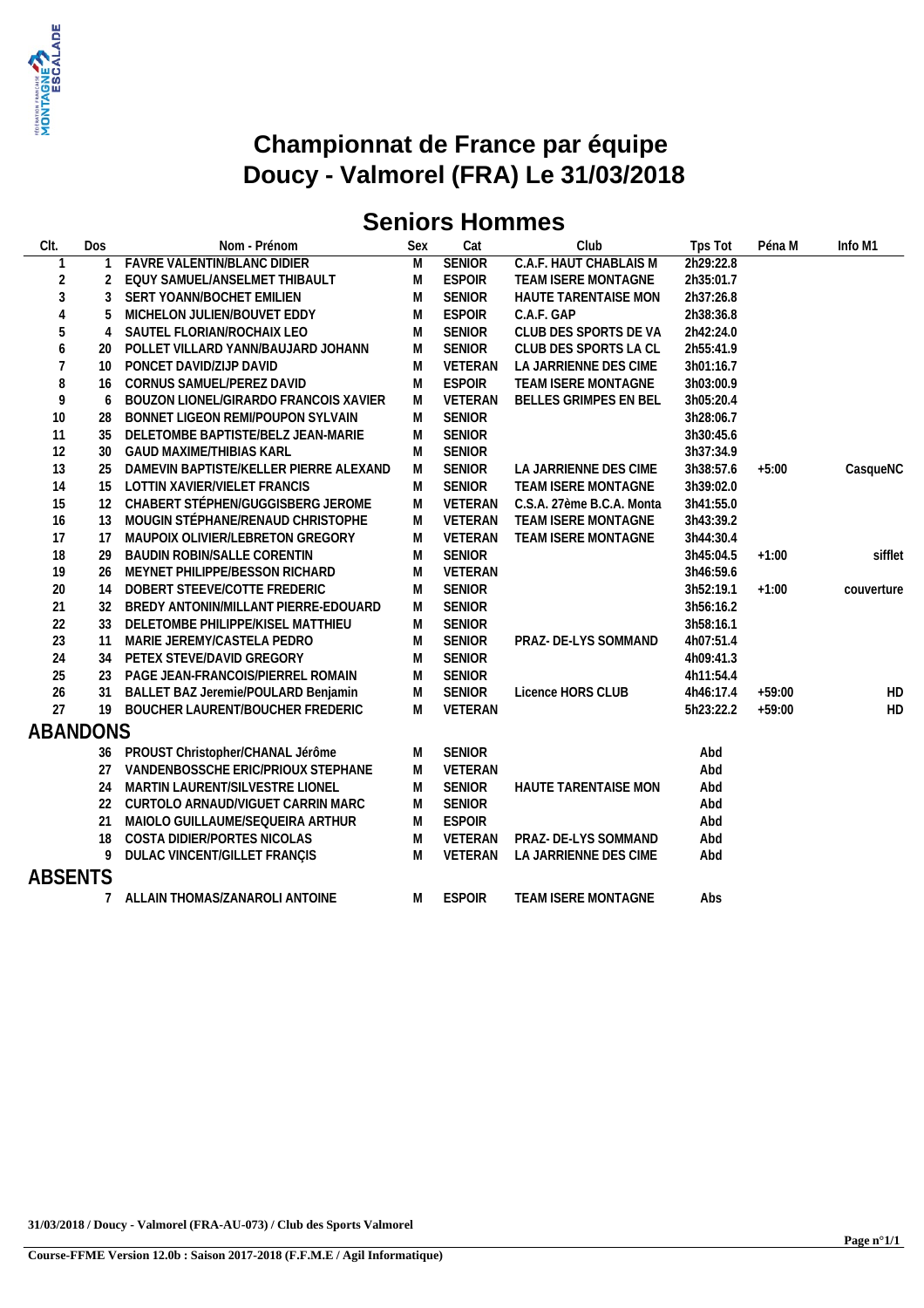

# **Seniors Dames**

| CIt. | Dos             | Nom - Prénom                         | Sex | Cat           | Club                  | Tps Tot   | Péna M | Info M1 |
|------|-----------------|--------------------------------------|-----|---------------|-----------------------|-----------|--------|---------|
|      | 6               | BONNEL CANDICE/DEPLANCHE LAURA       |     | <b>SENIOR</b> | LA JARRIENNE DES CIME | 3h19:29.9 |        |         |
|      | 63              | MOLLARD SOPHIE/HARROP EMILY          |     | <b>ESPOIR</b> | CLUB MULTISPORTS ARE  | 3h25:20.6 |        |         |
|      | 62              | MILLOZ ADELE/BONNEL LENA             |     | <b>ESPOIR</b> | CLUB DES SPORTS DE TI | 3h34:17.5 |        |         |
|      | -67             | MARTINEZ PEREZ LULA/DUCREST BLANDINE |     | <b>SENIOR</b> |                       | 3h39:43.4 |        |         |
|      | 64              | FAVRE CORINNE/LATHURAZ VÉRONIOUE     |     | VETERAN       | MERIBEL SPORT MONTAG  | 3h42:51.9 |        |         |
|      | 66              | BARTNICKI MIREILLE/DUC STEPHANIE     |     | VETERAN       |                       | 4h16:26.4 |        |         |
|      | <b>ABANDONS</b> |                                      |     |               |                       |           |        |         |
|      | 65              | JACQUELIN NOEMIE/LACORDAIRE LUCIE    |     | <b>SENIOR</b> |                       | Abd       |        |         |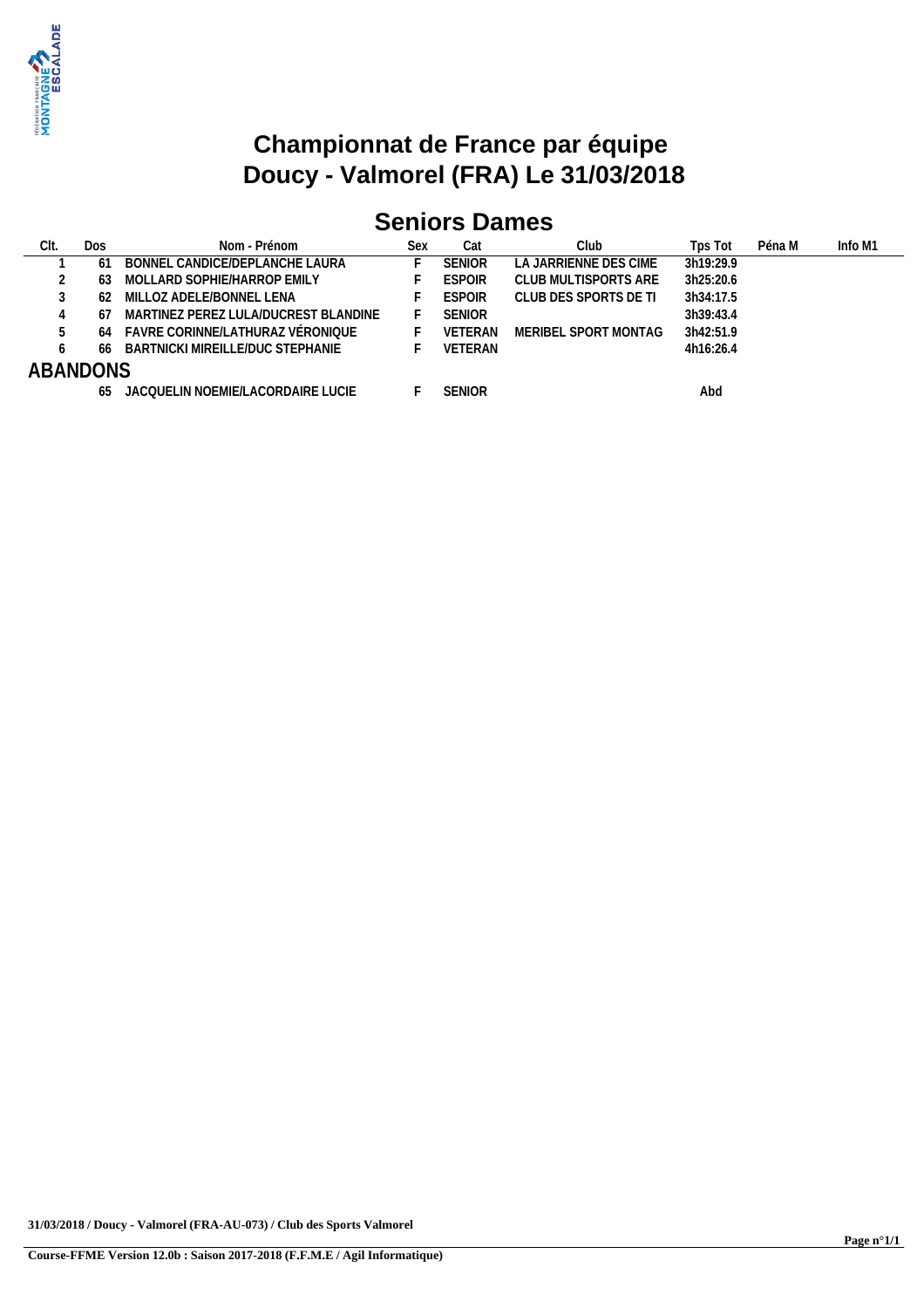

# **Veterans Hommes**

| Clt.         | Dos | Nom - Prénom                          | Sex | Cat            | Club                       | Tps Tot   | Péna M | Info M1 |
|--------------|-----|---------------------------------------|-----|----------------|----------------------------|-----------|--------|---------|
|              | 10  | PONCET DAVID/ZIJP DAVID               | M   | <b>VETERAN</b> | LA JARRIENNE DES CIME      | 3h01:16.7 |        |         |
|              |     | BOUZON LIONEL/GIRARDO FRANCOIS XAVIER | M   | <b>VETERAN</b> | BELLES GRIMPES EN BEL      | 3h05:20.4 |        |         |
|              |     | CHABERT STÉPHEN/GUGGISBERG JEROME     | M   | <b>VETERAN</b> | C.S.A. 27ème B.C.A. Monta  | 3h41:55.0 |        |         |
|              | 13  | MOUGIN STÉPHANE/RENAUD CHRISTOPHE     | M   | <b>VETERAN</b> | TEAM ISERE MONTAGNE        | 3h43:39.2 |        |         |
|              |     | MAUPOIX OLIVIER/LEBRETON GREGORY      | M   | <b>VETERAN</b> | <b>TEAM ISERE MONTAGNE</b> | 3h44:30.4 |        |         |
| <sup>o</sup> | 26  | MEYNET PHILIPPE/BESSON RICHARD        |     | VETERAN        |                            | 3h46:59.6 |        |         |
|              | 19  | BOUCHER LAURENT/BOUCHER FREDERIC      |     | VETERAN        |                            | 4h24:22.2 |        |         |
| ABANDONS     |     |                                       |     |                |                            |           |        |         |
|              | 27  | VANDENBOSSCHE ERIC/PRIOUX STEPHANE    | M   | <b>VFTFRAN</b> |                            | Abd       |        |         |
|              | 18. | COSTA DIDIER/PORTES NICOLAS           |     | <b>VFTFRAN</b> | PRAZ- DE-LYS SOMMAND       | Abd       |        |         |
|              |     | 9 DULAC VINCENT/GILLET FRANCIS        |     | <b>VETERAN</b> | LA JARRIENNE DES CIME      | Abd       |        |         |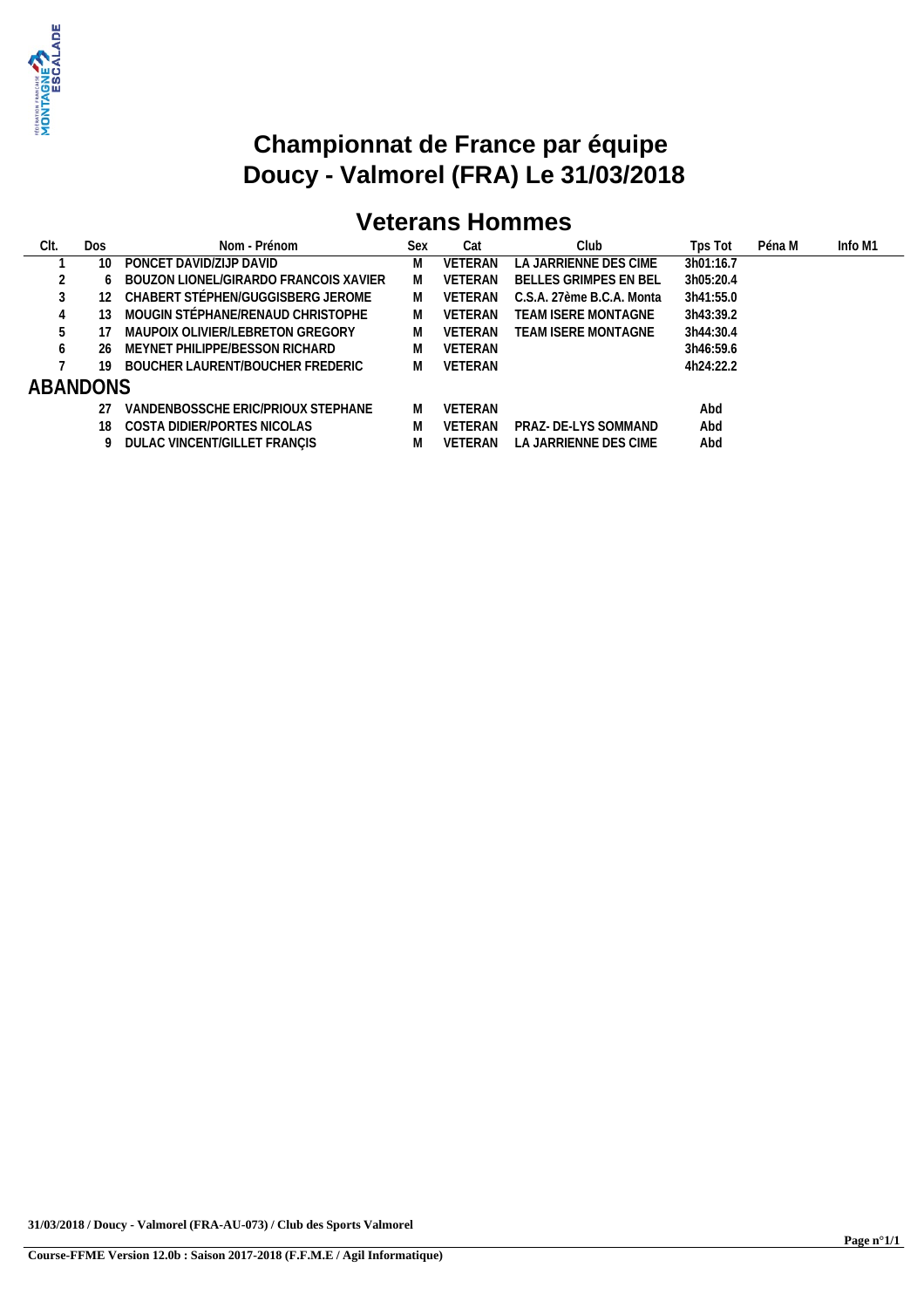

## **Veterans Dames**

|  | Do:           | Prénom<br>Nom                               | SA) | vai     | Club                             | <b>DS</b><br>l Ot | Péna M | nfo M1 |
|--|---------------|---------------------------------------------|-----|---------|----------------------------------|-------------------|--------|--------|
|  | <sub>04</sub> | : CORINNE/LATHURAZ VÉRONIQUE<br><b>AVRE</b> |     | VETERAN | - SPORT MONTAG<br><b>IERIBEL</b> | 3h42:51.9         |        |        |
|  | hh            | LLE/DUC STEPHANIE<br>NICKI MIREIL<br>BART'  |     | VETERAN |                                  | 4h16:26.4         |        |        |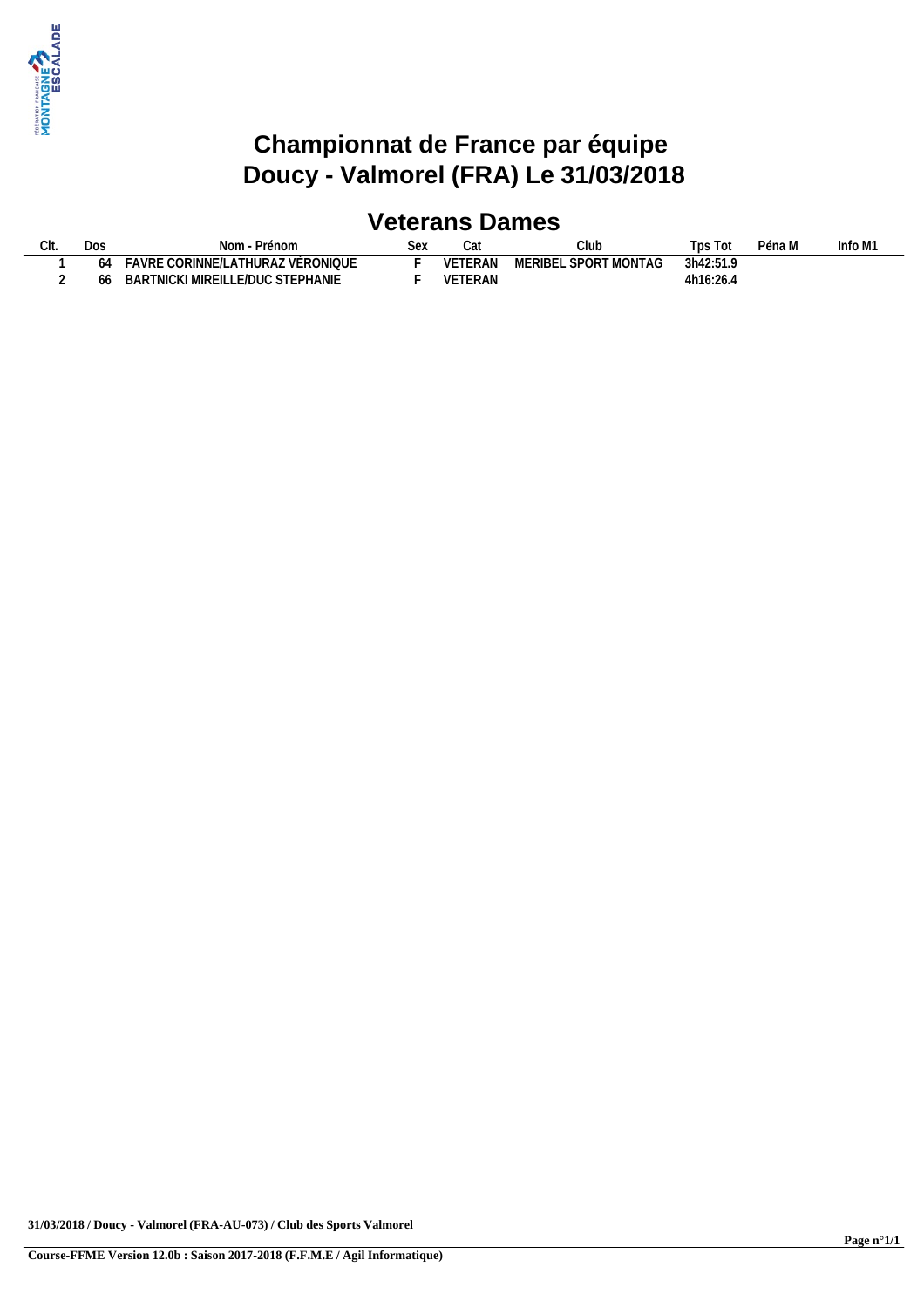

# **Espoirs Hommes**

| Clt.           | Dos | Nom - Prénom                     | Sex | Cat           | Clubl                      | Tps Tot   | Péna M | Info M1 |
|----------------|-----|----------------------------------|-----|---------------|----------------------------|-----------|--------|---------|
|                |     | EQUY SAMUEL/ANSELMET THIBAULT    |     | <b>ESPOIR</b> | TEAM ISERE MONTAGNE        | 2h35:01.7 |        |         |
|                |     | MICHELON JULIEN/BOUVET EDDY      |     | <b>ESPOIR</b> | C.A.F. GAP                 | 2h38:36.8 |        |         |
|                | 16  | CORNUS SAMUEL/PEREZ DAVID        |     | <b>ESPOIR</b> | <b>TEAM ISERE MONTAGNE</b> | 3h03:00.9 |        |         |
| ABANDONS       |     |                                  |     |               |                            |           |        |         |
|                |     | MAIOLO GUILLAUME/SEOUEIRA ARTHUR |     | <b>ESPOIR</b> |                            | Abd       |        |         |
| <b>ABSENTS</b> |     |                                  |     |               |                            |           |        |         |
|                |     | ALLAIN THOMAS/ZANAROLI ANTOINE   |     | <b>ESPOIR</b> | TEAM ISERE MONTAGNE        | Abs       |        |         |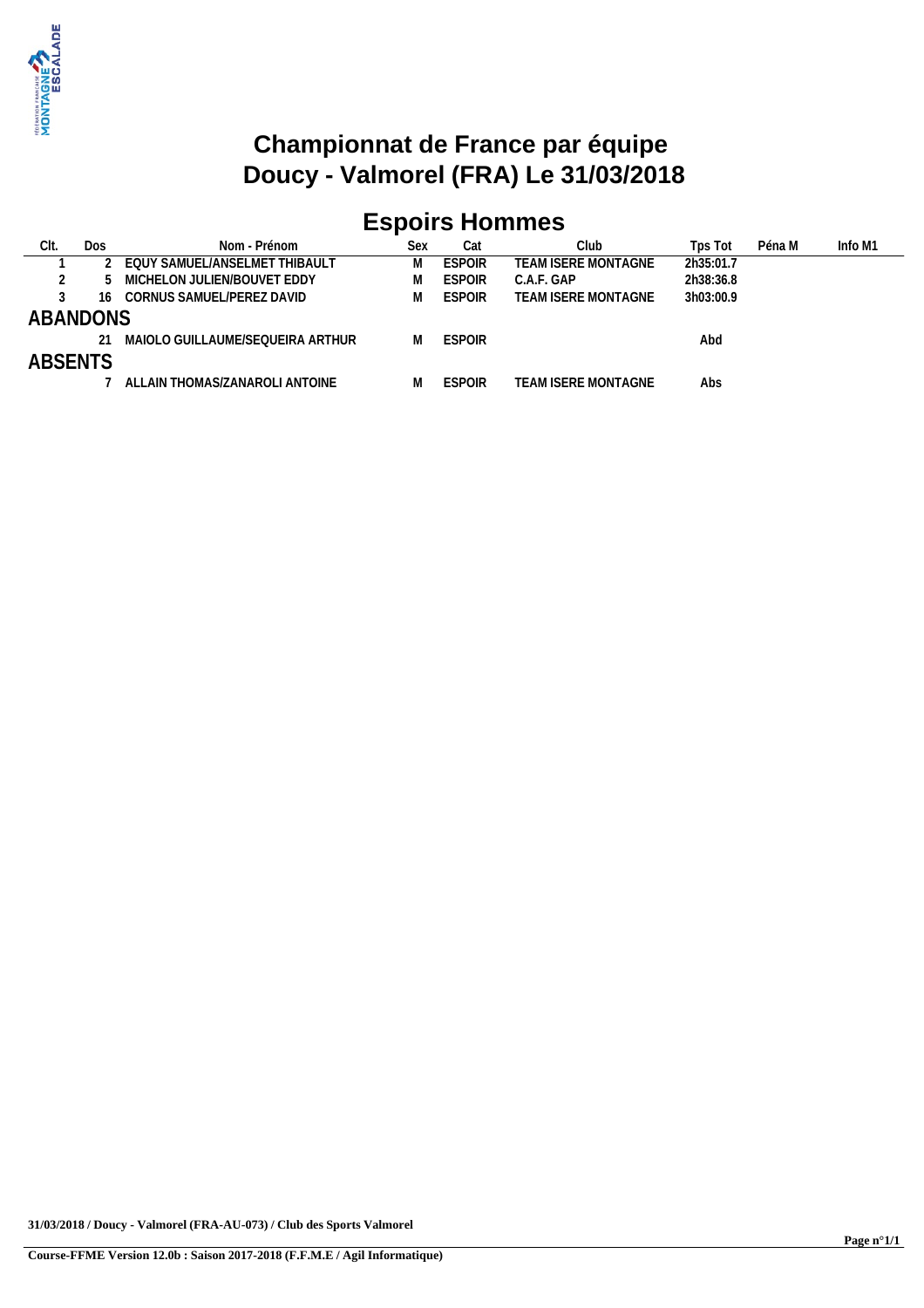

## **Espoirs Dames**

| UII. | Dos | Nom<br>Prénom                    | 26y | Cat                  | Club                    | l DS<br>Tot | Péna M | Info M1 |
|------|-----|----------------------------------|-----|----------------------|-------------------------|-------------|--------|---------|
|      |     | LLARD SOPHIE/HARROP EMILY<br>101 |     | <b>ESDOID</b><br>UIR | TISPORTS ARE<br>'JB MUL | 3h25:20.6   |        |         |
|      |     | Z ADELE/BONNEL LENA<br>MII       |     | <b>ESPOIR</b>        | UB DES SPORTS DE T'     | 3h34:17.5   |        |         |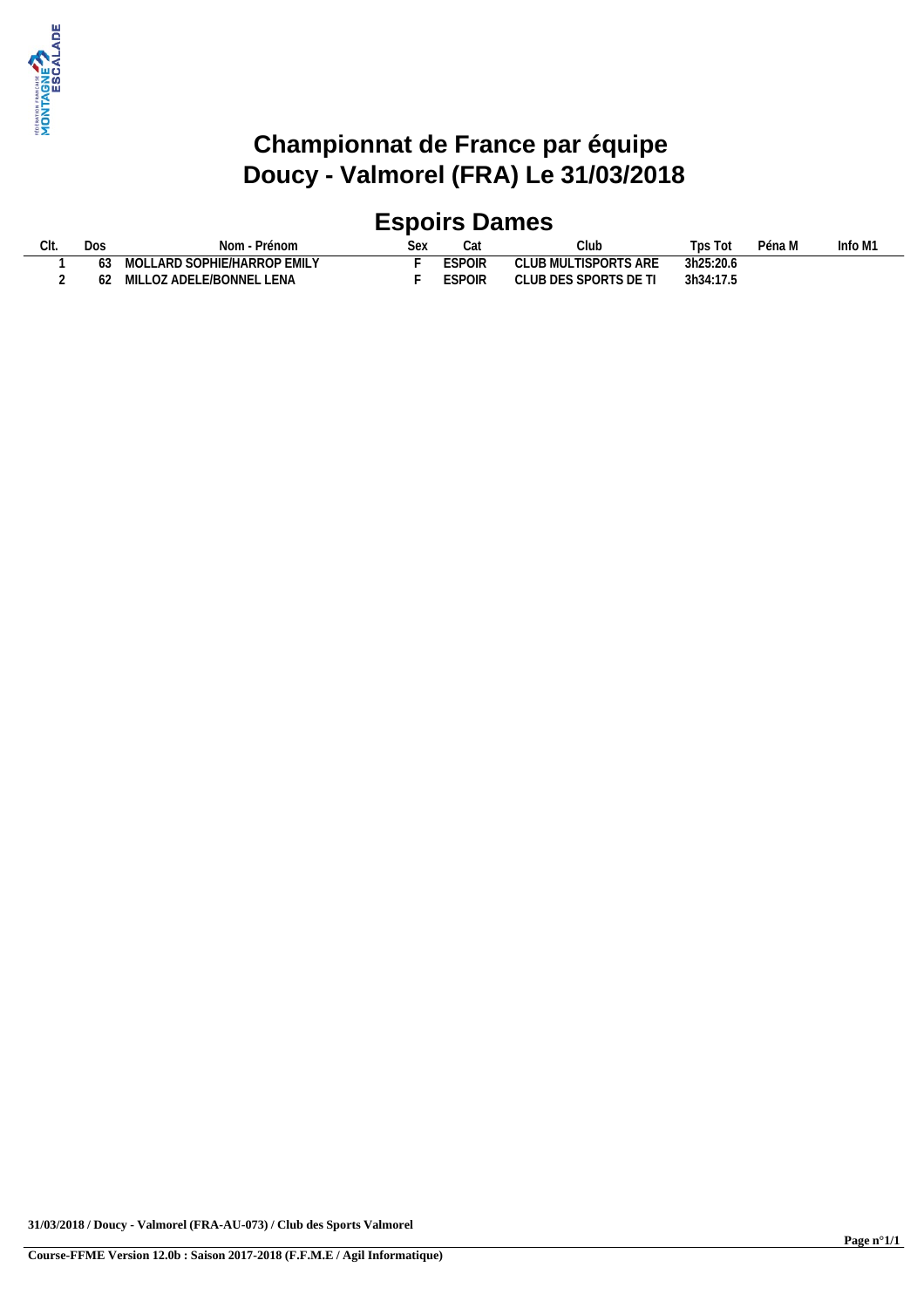

# **Juniors Hommes**

| CIt. | <b>Dos</b> | Nom - Prénom                       | Sex | Cat           | Club                  | Tps Tot   | Péna M | Info M1 |
|------|------------|------------------------------------|-----|---------------|-----------------------|-----------|--------|---------|
|      | 101        | BERNAZ JULIEN/ELLMENREICH BAPTISTE | M   | JUNIOR        | C.A.F. DU LEMAN       | 1h53:16.0 |        |         |
|      | 102        | BURNET JÉRÉMIE/GARCIN VICTOR       | M   | <b>JUNIOR</b> | C.A.F. DU LEMAN       | 1h56:11.7 |        |         |
|      | 107        | CARCEY COLLET HUGO/CHARLES CLÉMENT | M   | <b>JUNIOR</b> | C.A.F. ALBERTVILLE    | 1h57:48.9 |        |         |
|      | 109        | CIFERMAN ESTÉBAN/ALLEMOZ THEO      | M   | JUNIOR        | C.A.F. ALBERTVILLE    | 2h04:18.0 |        |         |
|      | 105        | DESCAMPS ULYSSE/RAISIN ALBAN       | M   | <b>JUNIOR</b> | TEAM ISERE MONTAGNE   | 2h07:22.0 |        |         |
|      | 104        | GARCIA RÉMI/LEROY ALESSIO          | M   | <b>JUNIOR</b> | PYRENEES CATALANES S  | 2h11:30.3 |        |         |
|      | 108        | AGERON GABIN/CABROL LÉO            | M   | <b>JUNIOR</b> | LA JARRIENNE DES CIME | 2h13:42.4 |        |         |
|      | 110        | DUMAS LOUIS/MOURET LUCAS           | M   | <b>JUNIOR</b> | ALTICIM FONT ROMEU    | 2h17:05.8 |        |         |
|      | 103        | GALINDO ROBIN/WAGNON LUC           | M   | <b>JUNIOR</b> | TEAM ISERE MONTAGNE   | 2h18:16.0 |        |         |
| 10   | 106        | JUGAND HUGO/COLLIARD DORIAN        | M   | JUNIOR        | CLUB DES SPORTS DE VA | 2h18:41.4 |        |         |
|      |            |                                    |     |               |                       |           |        |         |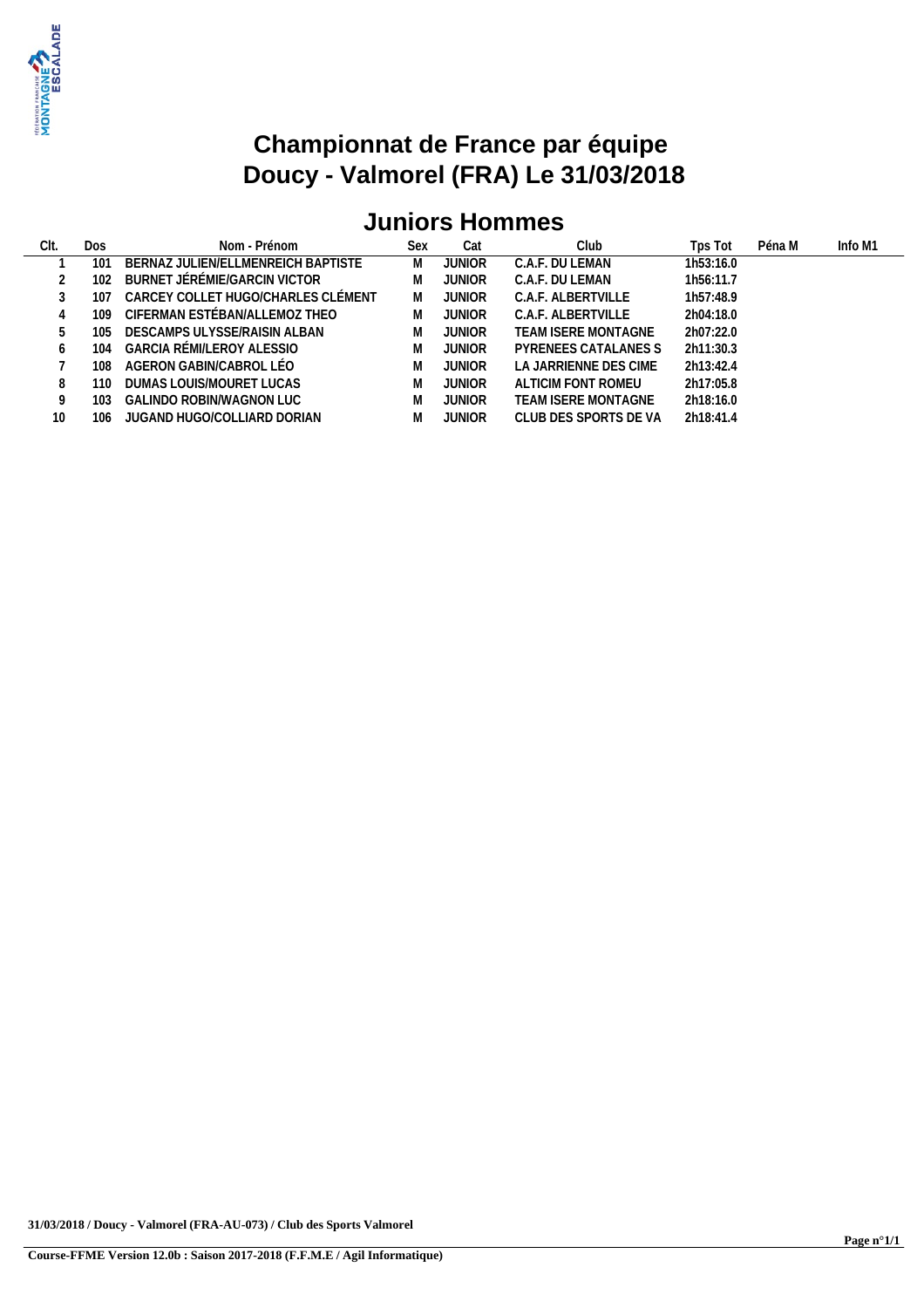

## **Juniors Dames**

| Dos<br>$\cap$ I+<br>، ا ا ب | Prénom<br>Nom                                                                                | Se) | uم            | UIUN                                  | Tps Tot   | Péna M | nfo M1 |
|-----------------------------|----------------------------------------------------------------------------------------------|-----|---------------|---------------------------------------|-----------|--------|--------|
| $1^{\circ}$                 | <b>FANNY/POLLE</b><br><b>LARD MARIE</b><br><sup>-</sup> T VILL,<br><b>ILIFFA<sup>T</sup></b> |     | JUNIOR        | CHABLAIS M<br>$\cdot$ . HAUT<br>U.A.F | 2h35:49.7 |        |        |
| 122                         | <b>JLÉMENCE/IRATZOQUY MARIE</b><br>CHARLO<br>DAVID (                                         |     | <b>JUNIOR</b> | SPORT MONTAG<br><b>MERIBE</b>         | 2h52:12.0 |        |        |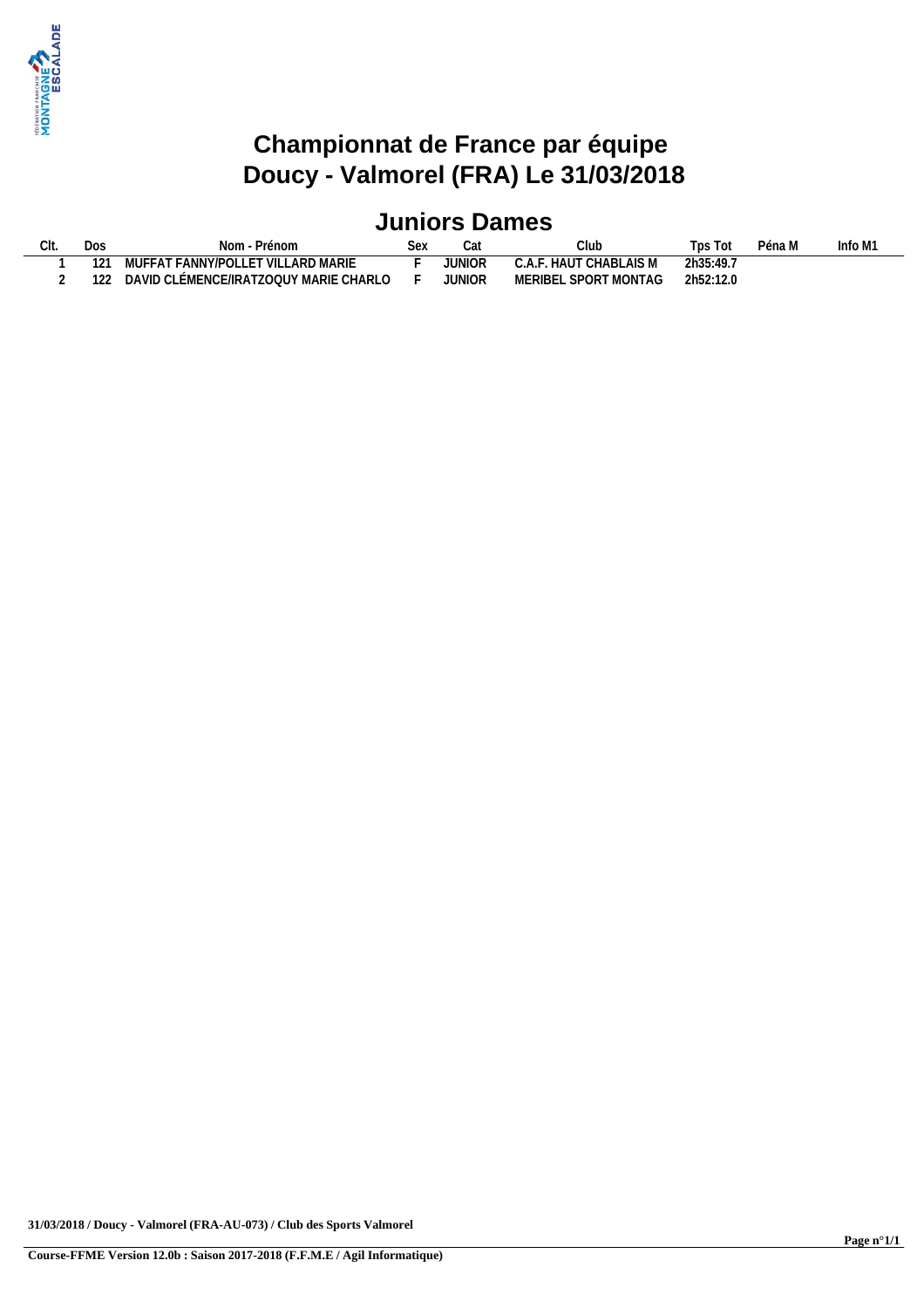

## **Cadets**

| Clt.            | Dos | Nom - Prénom                        | Sex | Cat   | Club                       | Tps Tot   | Péna M | Info M1 |
|-----------------|-----|-------------------------------------|-----|-------|----------------------------|-----------|--------|---------|
|                 | -81 | TRINOUIER ALIX/GARCIN REMY          | M   | CADET | PYRENEES CATALANES S       | 1h09:27.2 |        |         |
|                 | -82 | MARIETTA ALEINA ANTOINE/GINER PABLO | M   | CADET | <b>TEAM ISERE MONTAGNE</b> | 1h15:49.4 |        |         |
|                 | -85 | TOURANCHEAU DAVID/ZUP OUENTIN       | M   | CADET | TEAM ISERE MONTAGNE        | 1h18:47.3 |        |         |
| 4               | 93  | VIGNES PAUL/DAMEVIN ANSELME         | M   | CADET | <b>ALTITOY</b>             | 1h21:09.5 |        |         |
| 5               | 89  | CANTAN RÉMI/PERSIN ANTOINE          | M   | CADET | C.A.F. DU LEMAN            | 1h22:55.4 |        |         |
| b               | 84  | FAURE THÉO/ANSELMET JEREMY          | M   | CADET | LA JARRIENNE DES CIME      | 1h24:34.4 |        |         |
|                 | 86  | COLL THEO/MAURY PENELON MATÉO       | M   | CADET | ALTICIM FONT ROMEU         | 1h24:42.8 |        |         |
| 8               | 87  | ROGIER NOÉ/DUCOURET BAZILE          | M   | CADET |                            | 1h25:57.9 |        |         |
| 9               | 91  | GRANGE HUGO/MILESI SYLVAIN          | M   | CADET | C.A.F. ALBERTVILLE         | 1h27:06.4 |        |         |
| 10              | -92 | PELLISSIER CLEMENT/BONELLI MATIAS   | M   | CADET | MERIBEL SPORT MONTAG       | 1h32:54.9 |        |         |
| 11              | 88  | BARES NATHAN/PLUS GOURDON BASILE    | M   | CADET | ALTICIM FONT ROMEU         | 1h33:31.4 |        |         |
| 12              | -90 | VILLETTE TIMOTHÉE/RIGAL JOSEPH      | M   | CADET | TEAM ISERE MONTAGNE        | 1h39:27.0 |        |         |
| <b>ABANDONS</b> |     |                                     |     |       |                            |           |        |         |
|                 | 83  | COUFFIGNAL PAUL/DEYMIER LOUIS       | M   | CADET | ALTICIM FONT ROMEU         | Abd       |        |         |
|                 |     |                                     |     |       |                            |           |        |         |